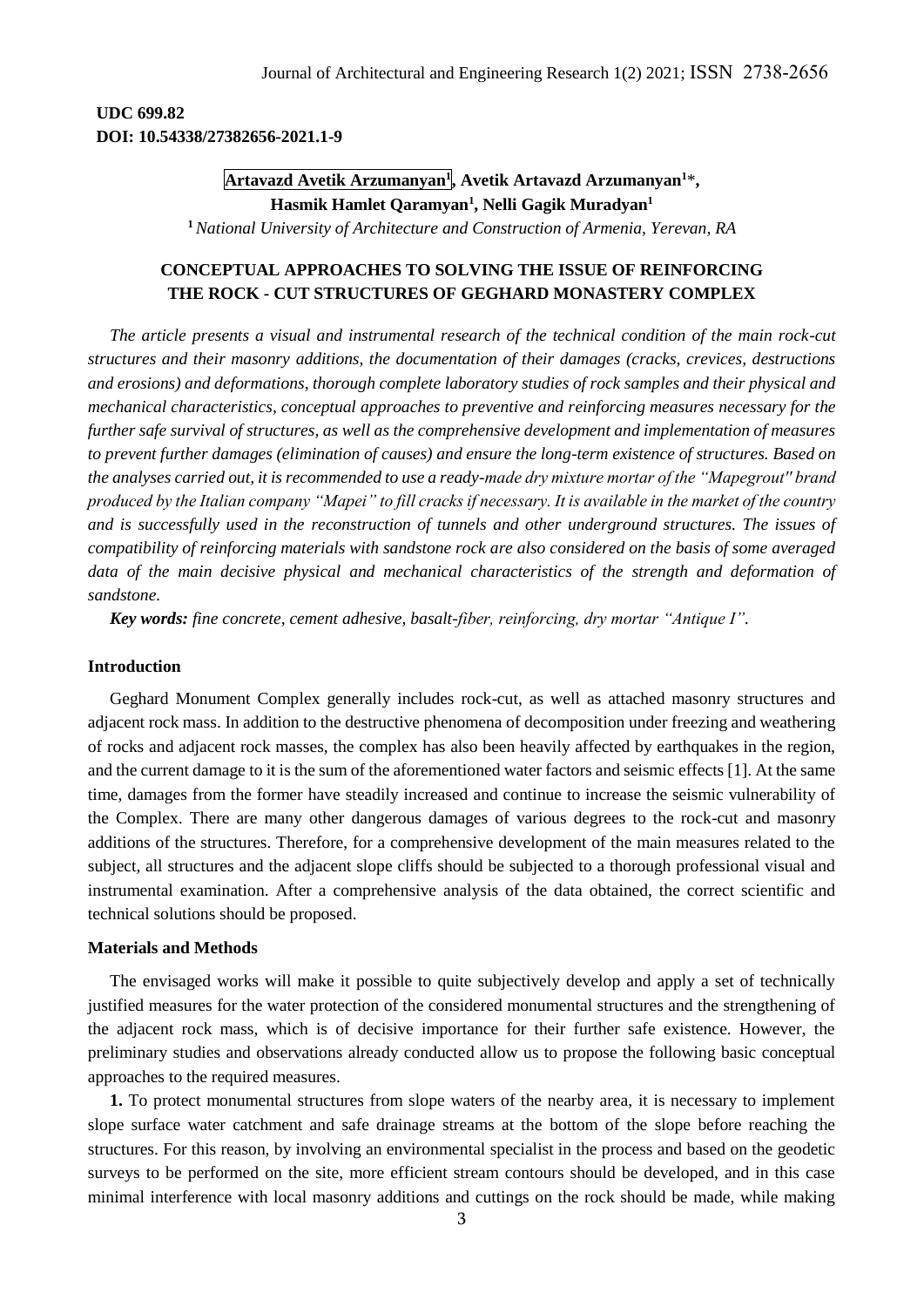### Arzumanyan A.A., et al

maximum use of the natural slope relief structure. Masonry additions forming the streams should be implemented after removing a weak upper layer of weathered rock in their place, with a mass made of covering of unprocessed rock pieces and fine-grained concrete or cement-sand mortar made with the implementation of calmatron, aquatron additives having good adhesion and ensuring water resistance or another inorganic additive having similar purpose. If the required height of masonry additions is up to *30 cm*, it can be carried out without spring anchors attached to the rock, and if they are much thicker, the addition must be attached to the rock with additional grooving with reinforcement anchors. At the same time, taking into account the known facts (Table) about further easy corrosion of steel reinforcement bars and incomparably higher coefficient of thermal expansion in comparison with the stone, it is recommended to make reinforcement anchors from basalt-fiber composite reinforcement rods of 10, 12, 14 and 16 *mm*, which are already produced in the country and are not so dangerous.

With their lower edge, the reinforcement anchors should be placed in the preliminary perforated and at least 100 *mm* deep holes in the lower harmless part of the rock with an anchoring adhesive, while with their upper edge they should enter to the cement or mortar part of the addition. In case of applying a large number of rock pieces on the rock side of the addition, the upper edge of reinforcement rods can be placed in the perforated holes of such stones too.

The bottom and walls of the natural looking water stream, formed mainly by natural relief lines and small masonry additions and excavations, should then be made water permeable by immersing them in a waterrepellent solution of the durable inorganic type GS Pronitrate (or another inorganic liquid substance having a similar function). Water repellent solution should be applied to the specified surfaces at intervals of not more than 10 minutes by spraying 3…4 times or abundantly applying with a brush.

In order to ensure the smooth operation of the catchment and drainage stream for the slope water, it will need current repair services at least twice a year after the spring and fall abundant rainy seasons.

**2.** On the surface of the slope it is necessary to exclude the possibility of water accumulation in the local catchment pits, causing deep erosion of the rock mass and to provide an automatic rapid flow of surface water to the stream designed to catch and drain water from the slopes. In this case as well, based on the principle of not deteriorating the natural form of the slope, it is necessary to be satisfied with solutions with minimal interference. Depending on the size and depth of the pit location, and with the advice of an environmental specialist, this problem can be solved in two ways or by combining those options.

*The first option* is to fill a local low land, and *the second* is to create local excavation streams to drain the water accumulating in the low land. In some cases, by the decision of the environmental specialist, a mixed option of partial filling of the low land and of creating a stream for the remaining part may be used. The choice of any of the solutions should be based on the peculiarities of the relief of a particular site and the opinion of the environmentalist, so as not to deteriorate the form of the slope. Moreover, the environmentalist must consider that the existing catchment pits are not at all the original condition of the slope and have arisen as a result of further disproportionate erosion of the rock.

The filling of the local lowlands on the slope should be carried out according to the similar technology as for the addition of drainage streams presented in the previous point removing a weak weathered layer of rock, in the intermediate part, reinforced (using the same non-corrosive basalt plastic reinforcement rod) with the same well adjoining water permeable concrete and lining of local unprocessed rock piece or with a mass formed without it. In the second option, drainage streams of low land sections should be carried out at regular or irregular local excavations on the rock mass. Afterwards, the surfaces of both excavated streams and protected low lands should be treated in the same way: by soaking in the aforementioned water-repellent, longlasting inorganic liquid.

**3.** Based on hydrogeological and deep geophysical studies of structures and the adjacent rock mass with the work presented in stage 3 [2], deep rock distortions (layerings, cracks, crevices), as well as from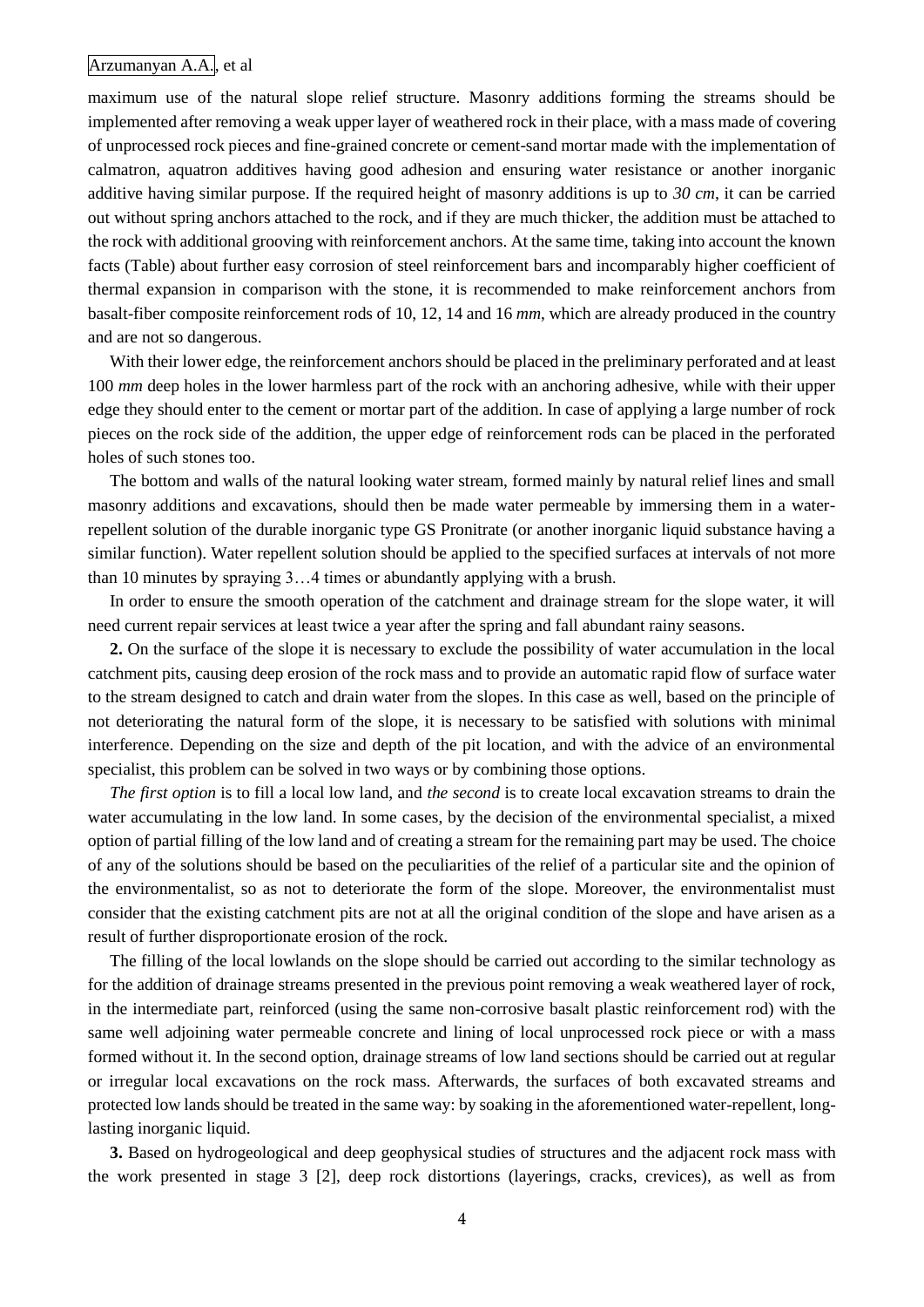documenting data obtained by identifying water veins and watercourses and their sources of supply within the stratosphere (location, depth, direction, etc.), rock pieces with different levels of separation from the overall rock mass should be divided into two groups:

- 1. No longer suitable for strengthening and storage and subject to removal,
- 2. Suitable for strengthening and preservation.

Safe removal of rock pieces of the 1st group, i.e. priority works on neutralization of the rocky slope adjacent to the structures should be organized with the involvement of specialized services of the Ministry of Emergency Situations of the Republic of Armenia. Moreover, healthy types of rock pieces up to 30 *cm* in size can be accumulated for the implementation of slope streams and other masonry additions.

To reinforce the rock pieces of the 2nd group, first of all it is necessary to carry out a set of measures to blind the sources of upper layer waters in these areas, as well as to restore the density and stability of the rock mass fragmented from the existing deformations.

It should be noted that particular care should be taken with the materials to be used in the restoration of such valuable monumental structures. Given the currently widespread organic polymeric regeneration substances, the relatively short duration of their effective action over time due to the known tendency to depolymerization and aging, their use should be limited in valuable monumental structures subject to longterm storage, and in extreme cases their use should be limited to only indoor environments not exposed to factors that promote rapid aging (sunlight, significant temperature fluctuations, etc.). Based on the same principle, corrosive black metals should be avoided in such structures or should only be used in areas where there are absolutely no corrosive conditions. In this regard, we believe that stainless steel and other metals or stainless non-metallic reinforcing materials should be used in monumental structures to provide high durability, such as fiberglass and basalt-fiber composite reinforcement, carbon fiber ropes, bands and canvas, etc. Some averaged data on the physical-mechanical decisive key characteristics of strength and deformity of these materials and the observed sandstone rocks are shown in the Table.

Now, based on the data in the Table, the comparability of the listed possible reinforcing materials with sandstone rocks under interference has been considered. It is obvious that when rigid steel reinforcing bars with a high deformation modulus is inserted into the rock, especially in case of dynamic influences, it can become a source of pressure concentrations in the rock with rather low deformation modulus. On the other hand (Table), both black and stainless steels have some incompatibility with the existing rock material in terms of thermal deformation. In this regard, it is obvious that the nonmetallic reinforcing bars listed in the Table, in addition to the positive property of non-corrosion, has a relatively low modulus of deformation and a certain flexibility, as well as close characteristics of thermal deformity have favorable combination characteristics with the rocks and the ability to easily adapt to the environment.

To restore the density and stability of the rock mass fragmented from the existing deformations, it is advisable to implement the following solutions:

**3a**) Attach large rock pieces of the 2nd group surface layers, which are separated from the general rock mass, but are to be preserved, to the lower dense rock mass creating groove anchors. To do this, a hole with a diameter of 50 ... 150 *mm* and at least 100 ... 300 *mm* straight deep, depending on the mass of the attached piece, should be drilled on the given rock piece and into the lower rock mass with a special drilling instrument, and a reinforcement cement groove with basalt fiber reinforcement frame should be implemented in them. Grooves should be concreted with the aforementioned adhesive and water permeable non-shrinking heavy concrete mix not less than B20 with the adequate implementation of corresponding expanding additive. The number of grooves on a given rock piece depends on the planned size and weight of it, which should be calculated. The adjacent separated rock pieces should then be connected at the top by means of a carbon fiber rope or band connecting the tips of their grooves. The latter must be placed in a pit drilled on the surface of the rock and covered with the above mentioned type of concrete and unprocessed rock covering.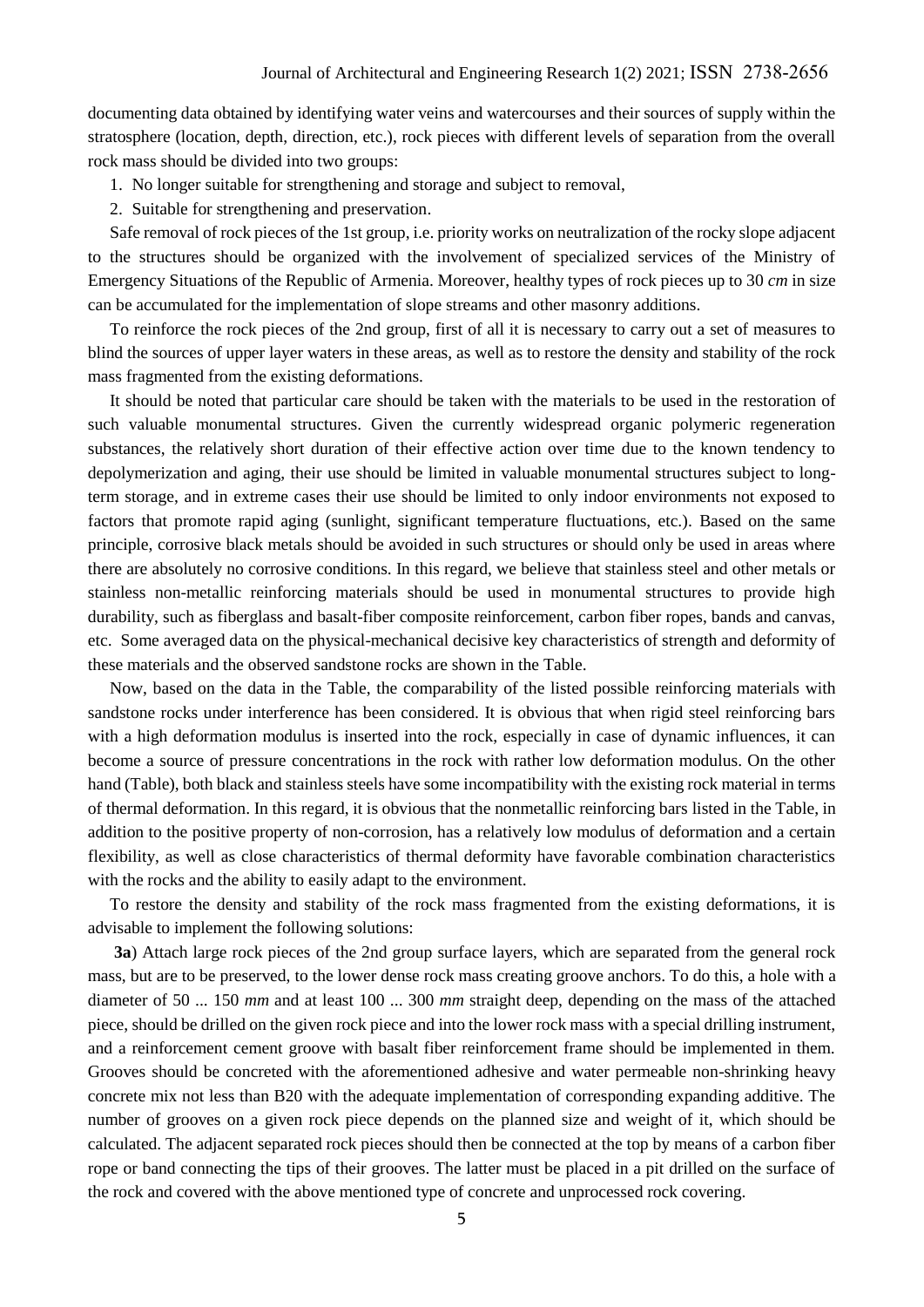**3b**) At the most accessible level the lower marks of cracks and crevices with contours of rock pieces separated from the overall rock mass and of all cracks and crevices on the rock mass as a whole, using a syringe first inject a water-resistant adhesive containing a liquid consistency or fine-powder grained additives, which easily penetrate into the crumbling interlayers, consolidate the flowing mass in it and glue the separated parts of the rock mass together, for example, from the above-mentioned type GS Pronitrate, Aquatron or Calmatron, Cerezite and other materials of similar function. If necessary, ready-made dry mixture mortar "Mapegrout" produced by the Italian company "Mapei" available in the market of the country can also be used to fill the cracks.

**3c)** After the initial measures listed above, all cracks and crevices in the rock should be firmly filled. Depending on the size of the openings in the latter, their filling should be carried out from the injection of fine adhesives to the application of gravel up to 20 *mm* grain size and with the insertion of gravel plasticized selfflowing fillable concrete mix with plasticizer [3-5]. Both adhesives and concrete must be non-shrinking, water resistant and well adhered to the rock mass through the use of appropriate additives. The upper surfaces of large cracks should also be covered with local unprocessed rock pieces. It should be noted that the covering with the same rock type of both the given cracks and the additions of previous points to be implemented, besides providing the same texture of the slope, firstly has a well-founded technical goal of proportional weathering of the rock surface and not creating local pits again in the future.

**3d)** Interlayer waters blinding works of deformed rock masses adjacent to main monumental structures should be carried out by appropriate measures developed by hydro-geological and geophysical studies based on the identified data on their locations and features.

| Name of the materials  |                       | Compressive<br>(tensile)<br>strength,<br>MPa | Average<br>density,<br>$kg/m^3$ | Modulus of<br>elasticity, E,<br>MPa | Thermal<br>expansion<br>coefficient,<br>$10^{-6} \cdot {}^{0}C^{-1}$ |
|------------------------|-----------------------|----------------------------------------------|---------------------------------|-------------------------------------|----------------------------------------------------------------------|
| Steel reinforcing bars | Class A-I             | 225 (225)                                    | 7850                            | $2.1 \cdot 10^5$                    | 1315                                                                 |
|                        | Class A-II            | 280 (280)                                    | 7850                            | $2.1 \cdot 10^5$                    | 1315                                                                 |
|                        | Class A-III           | 355365                                       | 785                             | $2.0 \cdot 10^{5}$                  | 1315                                                                 |
|                        |                       | (355365)                                     |                                 |                                     |                                                                      |
|                        | Class A500C           | 500(435455)                                  | 7850                            | $(1.92.0) \cdot 10^5$               | 1315                                                                 |
|                        | $B_p$ -I class        | 360375                                       | 7850                            | $1.7 \cdot 10^{5}$                  | 1315                                                                 |
|                        |                       | (360375)                                     |                                 |                                     |                                                                      |
| Stainless steel        | Ferritic              | 190310                                       | 7850                            | $(1.942,0) \cdot 10^5$              | 16.6                                                                 |
|                        |                       | (190310)                                     |                                 |                                     |                                                                      |
|                        | Austenitic            | 190310                                       | 7850                            | $(1.932,0) \cdot 10^5$              | 17.3                                                                 |
|                        |                       | (190310)                                     |                                 |                                     |                                                                      |
| Non - metallic         | <b>Basalt Plastic</b> | $-(7001300)$                                 | 1200                            | $0.6 \cdot 10^5$                    | 912                                                                  |
| reinforcing bar        | <b>Glass Plastic</b>  | $-(6001200)$                                 | 1900                            | $0.45 \cdot 10^5$                   | 912                                                                  |
| Carbon fiber band      | Sika carbondur-S      | $-(3050)$                                    |                                 | $1.65 \cdot 10^5$                   |                                                                      |
|                        | Sika carbondur-M      | $-(2900)$                                    |                                 | $2.1 \cdot 10^5$                    |                                                                      |
|                        | Sika carbondur-H      | $-(1450)$                                    |                                 | $3.0 \cdot 10^{5}$                  |                                                                      |
| Sandstone              |                       | 1530                                         | 13501450                        | $0.14 \cdot 10^5$                   | 711                                                                  |

**Table.** Relative average indices of firmness and deformity of sandstone rock and some reinforcing materials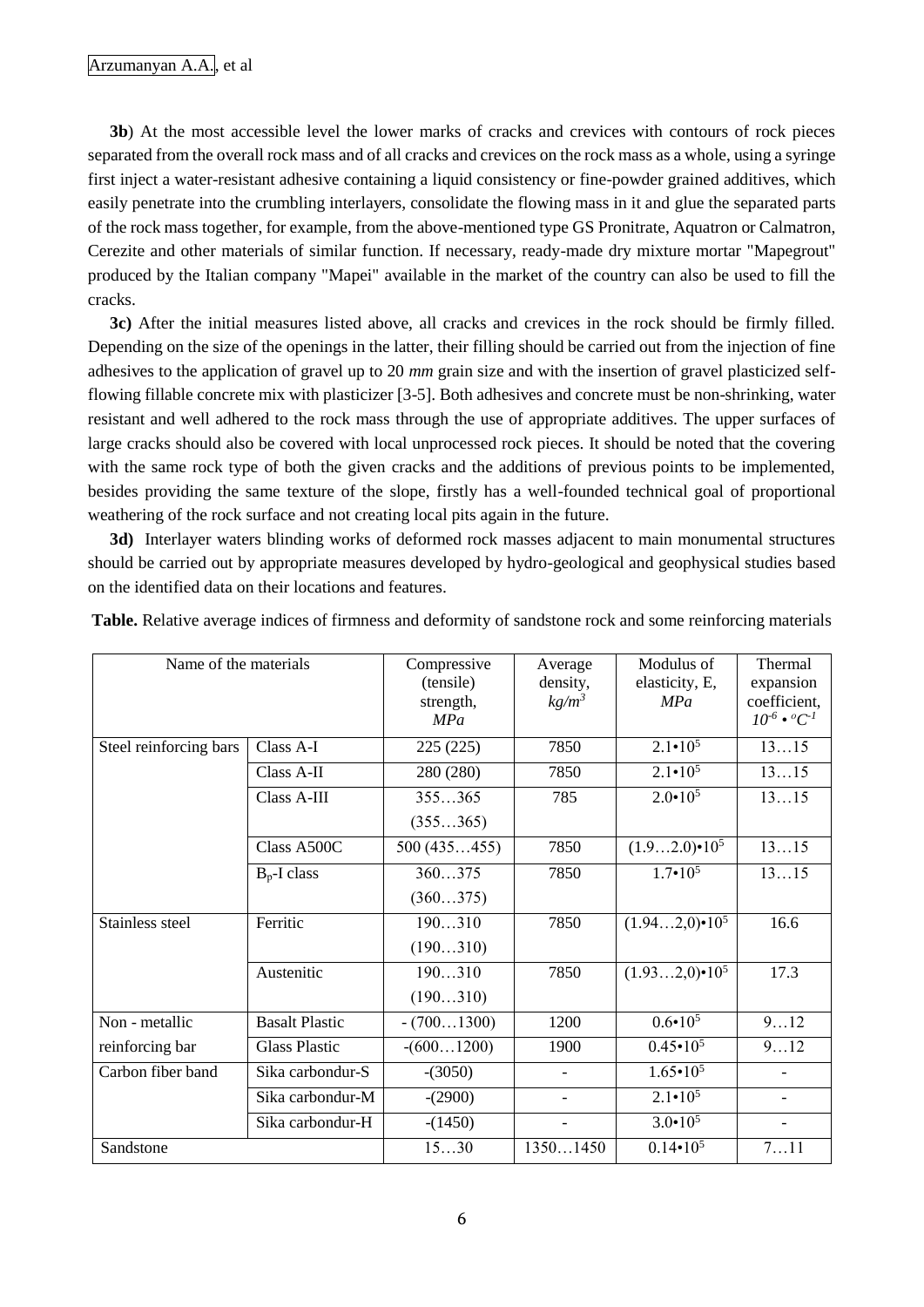**4.** Given the variety of mostly water-related damages in structures, the problems of eliminating each of these and strengthening the structures as a whole should be approached individually, according to the decisions made as a result of a thorough professional study.

 As for the problem of restoring and putting back to service bearing walls and coverings of rock-cut structures that were originally dense but are now fragmented and cracked and do not fully perform their role, the density of the deformed stones must be restored after removing the weak surface layers of cracks and crevices and after injecting water resistant and non-shrinkable during fastening mortar and mastic materials giving good adhesion to the rock into the healthy rock inside them, which has adequate characteristics with modulus of deformation and coefficient of thermal expansion.

In this case, only special cement-based fine-grained mortars close to the existing rock material can be used as injection materials. Cement mortars can be produced with the complex implementation of high quality quartz sand, Portland cement and non-shrinkable, adhesive calmatron, aquatron or other additives with similar function, as well as plasticizers, adhesives and other additives having the same purpose [6,7]. Grain composition of the mortar should be adjusted according to the size of the crack or gap to be filled. In addition, in the case of microcracks adhesive mastic, made on the basis of fine grained sand and the same additives should be applied.

In rock-cut structures, walls and enclosures of ground anchoring parts damaged by prolonged wetting and deconstruction under freezing require a special approach. In this case, before dealing with the damaged elements themselves, you must first eliminate the root cause of the damage - abundant water infiltrating the bottom of the structure. Speaking about the rock-cut church, for example, it should be noted that besides the aforementioned blinding of random interlayer water streams above the structure, here measures should be taken to prevent the wetting of the dense rock mass of the structure's ground layer as well as the constant wetting of ground anchoring parts of its walls with capillary action from the open basin of the stream operating in the internal area. To do this, it is necessary to temporarily collect spring water directly from the outlets and take it out through pipes, drain water from the existing pool and watercourses using specially installed pumps. Then the surfaces of the latter related to water should either be blinded by absorbing reliable and durable waterrepellent mortars, or covered with water permeable reinforced concrete pits reinforced with non-corrosive basalt-fiber reinforcing bars and with the implementation of streams, which is preferable. Reinforced concrete pits and streams can be covered with pieces of unprocessed rocks from the same rock along with covering with concrete. Regarding water outflows from an existing stream, it is possible to create these waters in the back of the walls by local drilling in those parts of the property, assembling a controlled permeable initial basin from which the water flows inside the church through a permeable pipe.

After carrying out the aforementioned water protection measures, it is necessary to give time for the sufficient drying of the stone mass of the church floor, after which only to begin restoration and reinforcement work of the lower parts of the walls and pillars deconstructed under freezing. The restoration of the lower loaded part of this responsible constructive part of the structure with the previous section should be done with an additive capable of working with a healthy stone cutting. Therefore, the most important prerequisite for additive material is to provide strength and thermal deformation and strength values similar to the existing rock material, which in the case of the given rock type, as well as in the case of cracking and filling, can be performed with a quality quartz sand, Portland cement and calmatron, aquatron or other similar function, which provides good adhesion and is non-shrinking, as well as with special mixtures made with the complex use of other target additives, simultaneously providing high adhesion (for example, the highly effective proprietary adhesive addition "Planicrete" by "Mapei"). Before carrying out restoration work, carefully remove the weak surface layer deconstructed under freezing from part of the structure and thin reinforcement, consisting of basalt-fiber thin anchors 2...3 *mm* thick attached to it and basalt fiber reinforcement net, put it on the hard rock freed from it, as well as in the drilled holes in the floor. After that, clean this part of the dust, rinse it with a jet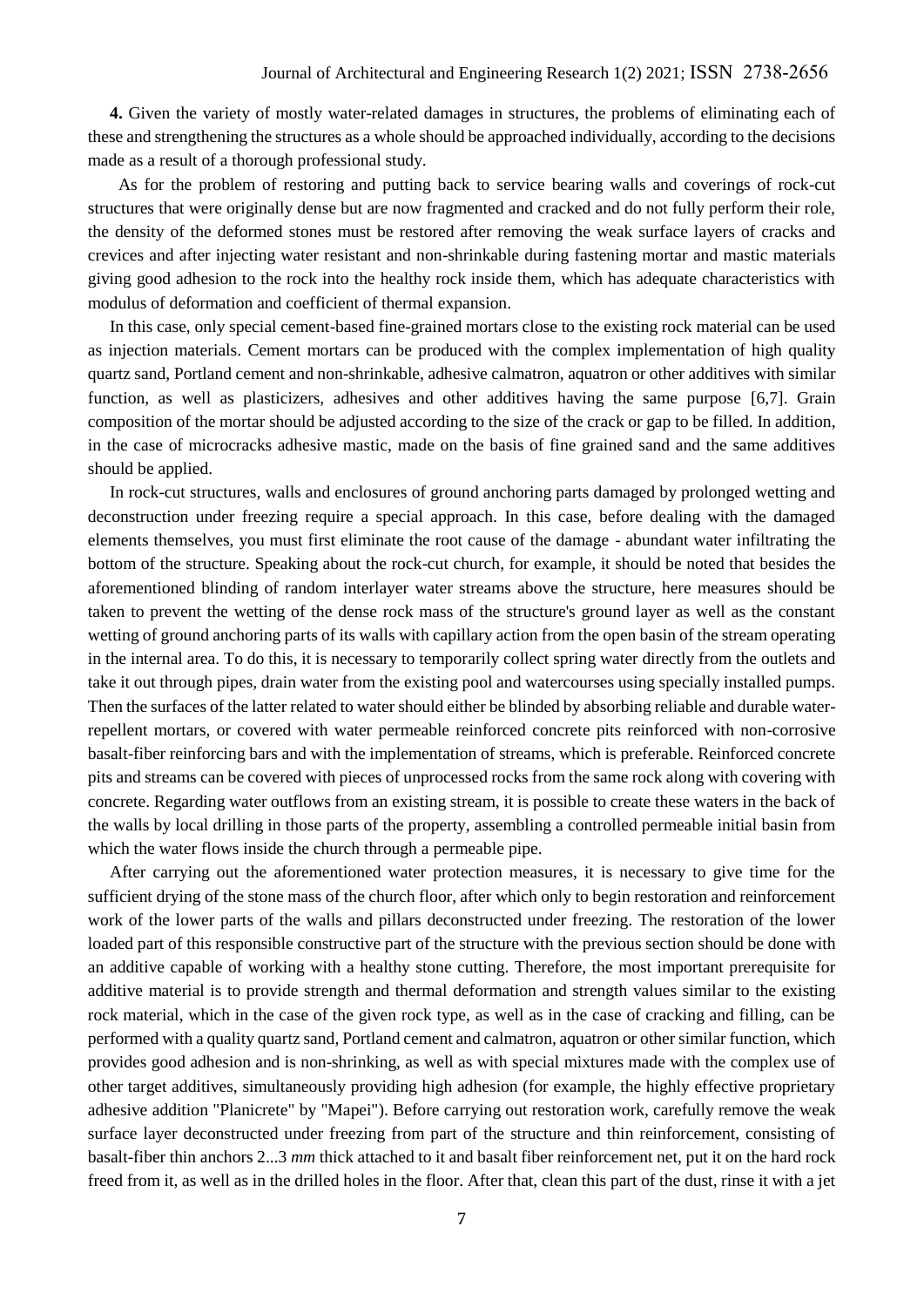### Arzumanyan A.A., et al

of water and use pressure plastering to install a special fine-grained concrete with the above-mentioned characteristics.

If desired, to ensure greater reliability and durability of the structure, after sufficient reinforcement of the reinforced concrete layer, a high-strength carbon fiber band (Table) can be applied with epoxy adhesive and then covered with protective stone. Restoration to the original dimensions of the remaining sections of surface layers of the roof, walls and pillars deconstructed under freezing should be carried out in the same way as described above, using the same materials. As for the issues of reconstructing rock masonry constructions implemented with lime-sand mortar and now having damages added to the rock-cut parts of the structure, then, in their restoration work, both for upper masonry layer and for injection, it is necessary to use the assortments of complex dry lime-sand mortars prepared by the Italian company "Mapei" for the purpose of special restoration works using special complex additives or on the basis of local raw materials to develop complex lime-sand compositions providing the proposed technical and economic characteristics of the mentioned dry mixtures. Such is "Antique I" dry mortar, made with the mixture of hydraulic lime, eco-pozzolana, natural fine and ultrafine sand, a range of special targeted additives. It is intended for injection into cracks, crevices and voids of damaged walls made of lime-mortar to restore their density and structural integrity.

#### **Conclusion**

Complex work on the elimination of the damages of water impacts, as well as the restoration and reinforcement of the original monumental structures with rock-cut and masonry additions [8-10] should be carried out by a complex implementation of the data recorded by thorough professional technical studies and their adequately developed measures. Moreover, both the choice of materials to be used and the solutions, must be guided by the above-mentioned provisions, which do not disturb the creation of the structure and ensure great durability and reliability, and in general by the preservation of internationally accepted standards for the restoration of monumental structures.

#### **References**

- [1]. L.I. Dvorkin, Stroitel'noe materialovedenie: russko angliyskiy spravochnik, 2-e izd. Infra Inzheneriya, Moscow, 2020 (in Russian).
- [2]. Ar.A. Arzumanyan, Av.A. Arzumanyan, H.H. Qaramyan, N.G. Muradyan, Geghardi vanakan hamaliri zhayrrap'vor karruyts'neri jrapashtpanut'yan himnakhndri lutsman hayets'akarg. Bulletin of National University of Architecture & Construction of Armenia, 3, 2020, 3-12 (in Armenian).
- [3]. Yu.M. Bazhenov, B.C. Dem'yanova, V.I. Kalashnikov, D 32 Modifitsirovannye vysokokachestvennye betony. Association of Construction Universities, Moscow, 2006 (in Russian).
- [4]. V.A. Shevchenko, Tekhnologiya i primenenie spetsial'nykh betonov. Siberian Federal University, Krasnoyarsk, 2012 (in Russian).
- [5]. K.I. L'vovich, Peschanyy beton i yego primenenie v stroitel'stve. OOO "Stroy beton", Sankt - Peterburg, 2007 (in Russian).
- [6]. V.N. Smirenskaya, S.A. Antipina, S. Sokolova, Khimicheskaya tekhnologiya vyazhushchikh materialov. Tomsk Polytechnic University, Tomsk, 2009 (in Russian).
- [7]. Ye.I. Shmit'ko, A.V. Krylova, V.V. Shatalova, Khimiya tsementa i vyazhushchikh veshchestv. Voronezh State University of Architecture and Civil Engineering, Voronezh, 2005 (in Russian).
- [8]. A.G. Karamyan, G.G. Manukyan, V.P. Toroyan, V.R. Harutyunyan, N.B. Knyazyan, Issledovanie sostava shtukaturki tserkvi Surb Ovannes (Surb Sargis) v Megri. NPUA Materials on Chemical and Environmental Technologies, 2, 2018, 78-85 (in Russian).
- [9]. V. Harutyunyan, G. Nalbandyan, A. Grigoryan, Chartarapetakan hushardzanneri verakangnumy. Dar, Yerevan, 2003 (in Armenian).
- [10]. N.A. Melikyan, V.M. Harutyunyan, Restavratsiya pamyatnikov arkhitektury. Vek, Yerevan, 2003 (in Russian).
- [11]. A.A. Arzumanyan, V.G. Tadevosyan, N.G. Muradyan, H.V. Navasardyan, Study of "Saralsk" Deposit for Practical Applications in Construction. Journal of Architectural and Engineering research, 1 (1), 2021, 3-6. DOI: 10.54338/27382656-2021.1-1